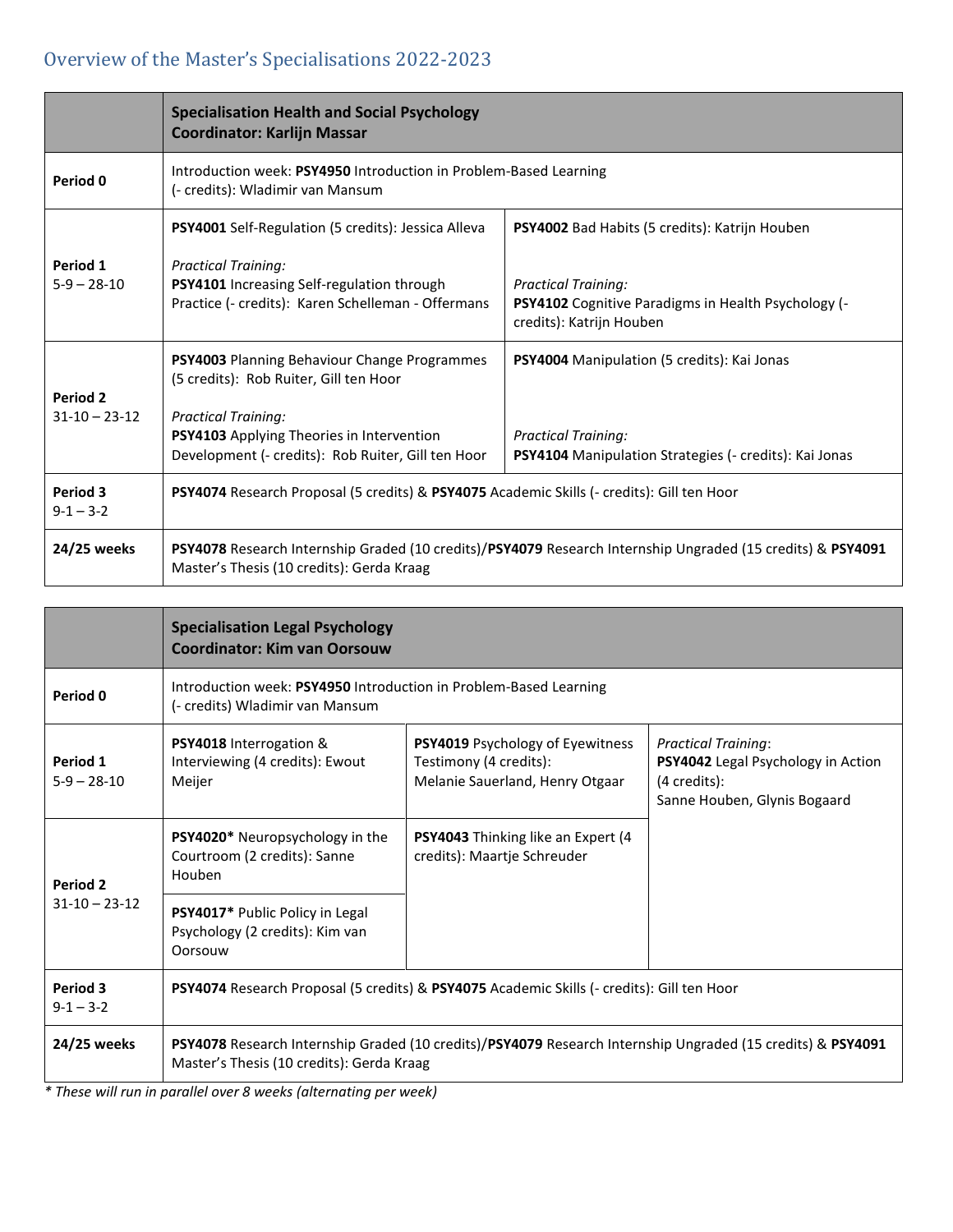|                                 | <b>Specialisation Work and Organisational Psychology</b><br><b>Coordinator: Ute Hülsheger</b>                                                                                                     |                                                                                                                                                                    |  |
|---------------------------------|---------------------------------------------------------------------------------------------------------------------------------------------------------------------------------------------------|--------------------------------------------------------------------------------------------------------------------------------------------------------------------|--|
| Period 0                        | Introduction week: PSY4950 Introduction in Problem-Based Learning (- credits): Wladimir van Mansum                                                                                                |                                                                                                                                                                    |  |
| Period 1<br>$5-9 - 28-10$       | PSY4021 Work Psychology (5 credits): Ute<br>Hülsheger                                                                                                                                             | PSY4022 Human Resources<br>(5 credits): Margie van de Wiel, Alicia Walkowiak                                                                                       |  |
|                                 | <b>Practical Training:</b><br>PSY4127 The Future of Work - Part 1<br>(- credits): Annika Nübold, Sjir Uitdewilligen                                                                               | <b>Practical Training:</b><br><b>PSY4122</b> What is it like to be a Work and Organisational<br>Psychologist? (- credits)<br>Alicia Walkowiak, Fleurie Nievelstein |  |
|                                 | <b>PSY4023</b> Organisational Psychology (5 credits):<br>Sjir Uitdewilligen                                                                                                                       | PSY4024 Human Performance<br>(5 credits): Tobias Otto, Alicia Walkowiak                                                                                            |  |
| Period 2<br>$31 - 10 - 23 - 12$ | <b>Practical Training:</b><br>PSY4126 Virtual Collaboration for the Common<br>Good (- credits):<br>Herco Fonteijn                                                                                 | <b>Practical Training:</b><br><b>PSY4128</b> The Future of Work - Part 2<br>( - credits): Bram Fleuren                                                             |  |
| <b>As from Period</b>           | PSY4094 Research Methods for Work and Organisational Psychologists (- credits): Ute Hülsheger                                                                                                     |                                                                                                                                                                    |  |
| з                               | PSY4096 Professional Skills (8 credits) and PSY4097 Activity Report (2 credits): Alicia Walkowiak                                                                                                 |                                                                                                                                                                    |  |
| 28 weeks                        | PSY4093 Research Proposal (5 credits), PSY4076 Research Internship Graded (10 credits)/PSY4077 Research<br>Internship Ungraded (7 credits) and PSY4099 Master's Thesis (8 credits): Ute Hülsheger |                                                                                                                                                                    |  |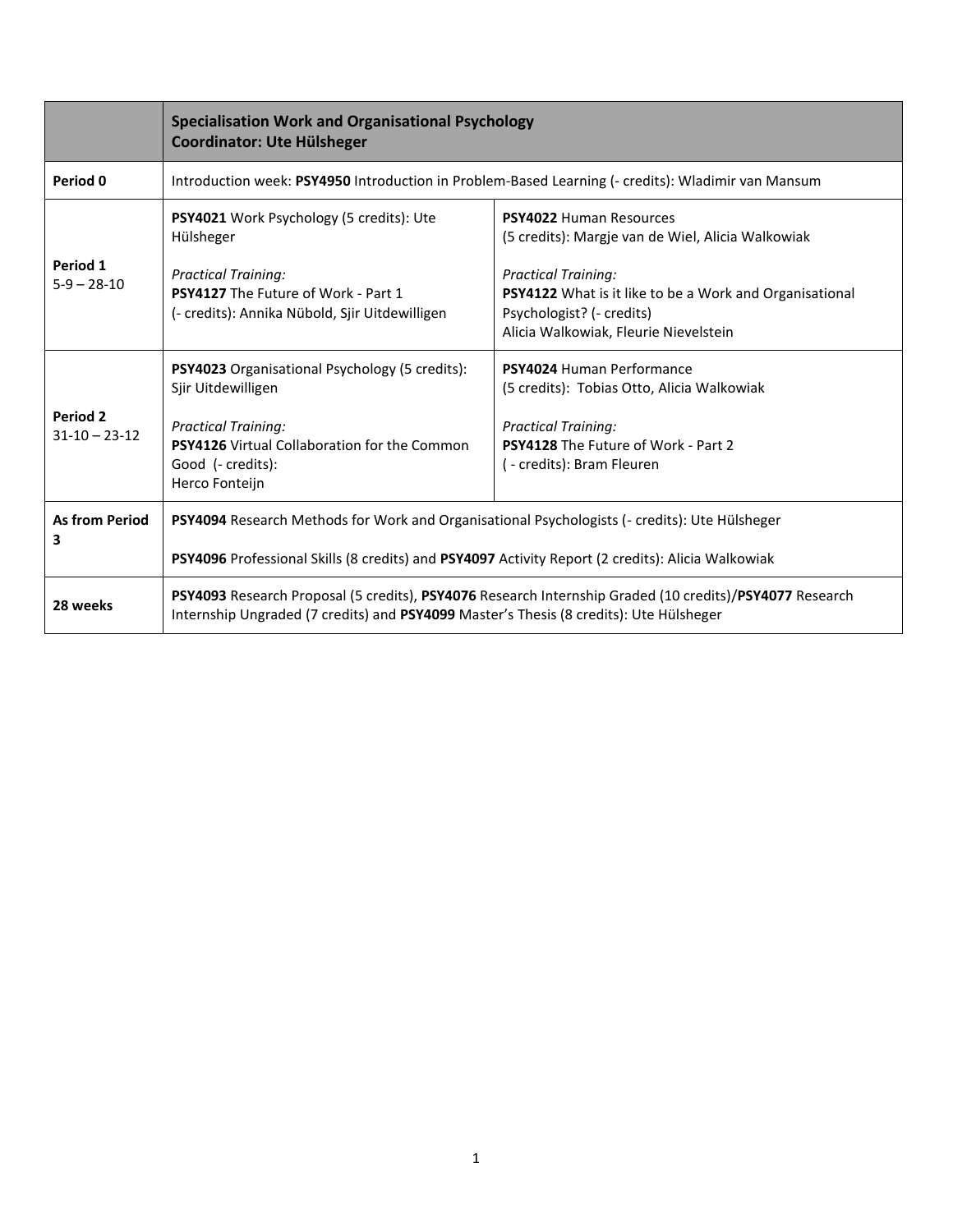|                                 | <b>Specialisation Developmental Psychology</b><br><b>Coordinator: Lisa Jonkman</b>                                                                       |                                                                                 |                                                                                                                                                                                                             |
|---------------------------------|----------------------------------------------------------------------------------------------------------------------------------------------------------|---------------------------------------------------------------------------------|-------------------------------------------------------------------------------------------------------------------------------------------------------------------------------------------------------------|
| Period 0                        | Introduction Week: PSY4950 Introduction in Problem-Based Learning<br>(-credits): Wladimir van Mansum                                                     |                                                                                 |                                                                                                                                                                                                             |
| Period 1<br>$5-9 - 28-10$       | PSY4031 Infancy (4 credits):<br>Hans Stauder                                                                                                             | PSY4032 Perception, Attention and<br>Motor Development (4 credits):<br>(new UD) | <b>Practical Trainings:</b><br>PSY4037 Psychological Tests (2<br>credits): Hans Stauder<br>From 2022-2023 the DP students will<br>no longer have the choice to do the<br>EEG practical instead of the other |
|                                 |                                                                                                                                                          |                                                                                 | practical (because of shifting of<br>courses)                                                                                                                                                               |
| Period 2<br>$31 - 10 - 23 - 12$ | <b>PSY4035</b> Development of Cognition<br>and Language (4 credits): Franc<br>Donkers                                                                    | <b>PSY4036 Social Emotional</b><br>Development (4 credits):<br>Lisa Jonkman     | <b>Practical Training:</b><br>PSY4033 Measuring Attention and<br><b>Executive Functions in Behavioural</b><br>Paradigms (2 credits): Lisa Jonkman                                                           |
| Period 3<br>$9 - 1 - 3 - 2$     | PSY4074 Research Proposal (5 credits) & PSY4075 Academic Skills (- credits): Gill ten Hoor                                                               |                                                                                 |                                                                                                                                                                                                             |
| 24/25 weeks                     | PSY4078 Research Internship Graded (10 credits)/PSY4079 Research Internship Ungraded (15 credits) & PSY4091<br>Master's Thesis (10 credits): Gerda Kraag |                                                                                 |                                                                                                                                                                                                             |

|                                 | <b>Specialisation Cognitive Neuroscience</b><br><b>Coordinator: Giancarlo Valente</b>                                                                           |                                                                        |                                                                                                |
|---------------------------------|-----------------------------------------------------------------------------------------------------------------------------------------------------------------|------------------------------------------------------------------------|------------------------------------------------------------------------------------------------|
| Period 0                        | Introduction week: PSY4950 Introduction in Problem-Based Learning<br>(-credits): Wladimir van Mansum                                                            |                                                                        |                                                                                                |
| Period 1<br>$5-9 - 28-10$       | <b>PSY4051</b> Auditory and Higher<br>Order Language Processing (4<br>credits): Bernadette Jansma                                                               | <b>PSY4052</b> Perception and Attention<br>(4 credits): Peter De Weerd | <b>Practical Training:</b><br>PSY4034 EEG and ERP (2 credits):<br><b>Fren Smulders</b>         |
| Period 2<br>$31 - 10 - 23 - 12$ | <b>PSY4054</b> Neuroimaging: Functional<br>MRI (4 credits): Elia Formisano                                                                                      | <b>PSY4055</b> Sensorimotor Processing<br>(4 credits): Joel Reithler   | <b>Practical Training:</b><br>PSY4056 fMRI (2 credits): Elia<br>Formisano, Federico De Martino |
| Period 3<br>$9 - 1 - 3 - 2$     | <b>PSY4074</b> Research Proposal (5 credits) & PSY4075 Academic Skills (- credits): Gill ten Hoor                                                               |                                                                        |                                                                                                |
| 24/25 weeks                     | <b>PSY4078</b> Research Internship Graded (10 credits)/PSY4079 Research Internship Ungraded (15 credits) & PSY4091<br>Master's Thesis (10 credits): Gerda Kraag |                                                                        |                                                                                                |